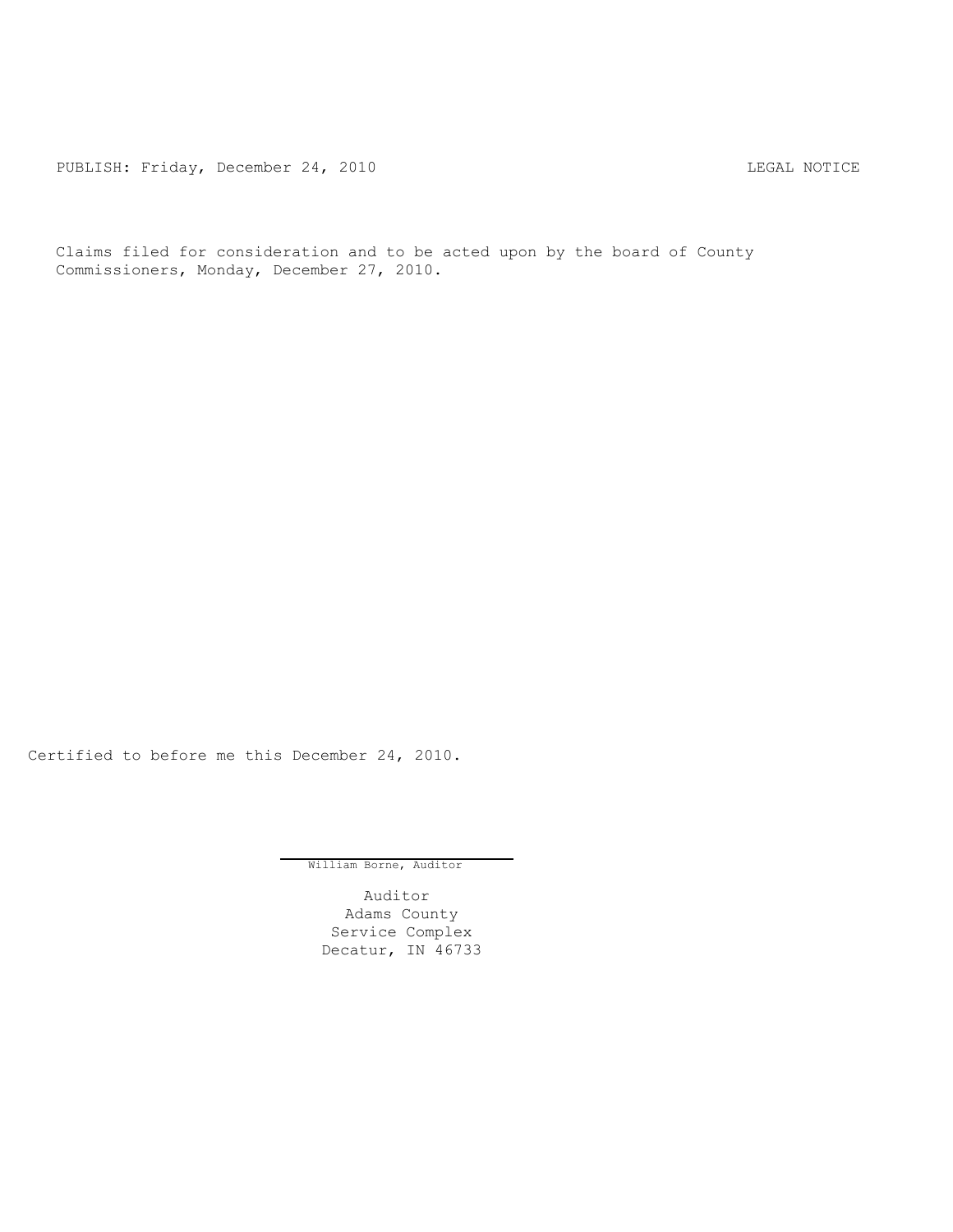

## **Claims Docket for Newspaper Adams County, Indiana**

## For Period: **11/23/2010** to **12/8/2010**

*313 W. Jefferson St. Decatur, IN 46733 (219) 724-2600*

## Date Claims to be Paid: **12/27/2010**

| <b>Vendor</b>                   | Amount    | <b>Vendor</b>                    | Amount     |
|---------------------------------|-----------|----------------------------------|------------|
| <b>Adams County Auto Supply</b> | 403.49    | Adams Memorial Hospital          | 100.00     |
| Adams County Solid Waste        | 3.96      | <b>Adams County Treasurer</b>    | 484,082.45 |
| Indiana Michigan Power          | 7,246.98  | Appraisal Research Corpor        | 17,103.13  |
| Arnold Lumber Company           | 480.29    | Baker And Sons Plumbing &        | 72.54      |
| Berne Ready Mix                 | 264.59    | Brateman's                       | 427.93     |
| Butler, Fairman, & Seufer       | 20,718.28 | Chet's Pest Control              | 30.00      |
| Cintas Location #338            | 47.35     | City Of Decatur                  | 1,522.25   |
| Decatur True Value              | 15.12     | <b>Complete Printing Service</b> | 442.98     |
| Courtesy Ford, Inc.             | 34.14     | Craigville Telephone Comp        | 119.00     |
| Decatur Chamber Of Commer       | 235.00    | Decatur Daily Democrat           | 382.27     |
| Douglas L. Bauman               | 96.80     | Downing & Glancy Funeral Home    | 500.00     |
| <b>Emergency Radio Service</b>  | 908.00    | Erie Haven                       | 1,109.70   |
| Fleming Excavating, Inc.        | 79,971.52 | Geneva Police Department         | 71.00      |
| Gordon Food Service             | 4,111.13  | Graber Insurance, Inc.           | 100.00     |
| Haywood Printing Company        | 258.22    | Hilty Engine Service             | 32.09      |
| K-Mart                          | 374.61    | Kiess Electric                   | 161.66     |
| Lica Construction Corpora       | 3,436.23  | Busse, Louise                    | 4.27       |
| Gresla, Mark S. Md              | 60.00     | Meshberger Brothers Stone        | 47,495.74  |
| Minds Eye Graphics              | 63.42     | Monroe Water Department          | 125.79     |
| Moser Motor Sales, Inc.         | 44.89     | National District Attorne        | 95.00      |
| Nationwide Life Insurance       | 525.00    | Nipsco                           | 1,721.13   |
| Paper Direct                    | 24.94     | Plumley Farm Drainage            | 1,100.00   |
| Thompson, Roger                 | 60.00     | Roto-Rooter                      | 305.00     |
| Selking International           | 658.01    | Sport Form                       | 46.00      |
| Smith, Teryl R.                 | 30.00     | Print Shop                       | 2,208.66   |
| Top Supply Company              | 76.70     | <b>Tractor Supply Company</b>    | 39.94      |
| U.S. Postmaster                 | 1,782.00  | Wal-Mart / GEMB                  | 275.92     |
| Welder Services, Inc.           | 44.40     | West Payment Center              | 439.00     |
| Witham Toxicology Laboratory    | 1,471.00  | D & D Auto Repair                | 1,833.84   |
| Swiss City Veterinary           | 320.00    | National Serv-All #091           | 111.20     |
| CenturyLink                     | 5,462.83  | Bioject, Inc.                    | 1,086.61   |
| Adams County Highway Department | 1,471.37  | J. L. Manufacturing & Fab.       | 136.00     |
| Patrick Norton                  | 112.64    | CMC. LLC                         | 3,407.00   |
| Zep Manufacturing Company       | 201.26    | Croy Machine & Fabricatio        | 33.00      |
| Judith E. Affolder              | 305.61    | Thyssenkrupp Elevators           | 1,140.48   |
| Duane Moser                     | 2,502.00  | Purdue University                | 1,128.16   |
| Adam T. Miller                  | 25.00     | Schirack, Ruth                   | 10.56      |
| Myers Furniture                 | 366.00    | <b>Briggs Corporation</b>        | 298.50     |
| Waste Management                | 176.47    | <b>B</b> Secure Alarm Systems    | 442.00     |
| Frederick A. Schurger           | 343.59    | Lehman Auto Sales                | 921.94     |
| Workspace Solutions             | 630.00    | Word Systems, Inc.               | 306.85     |
| Indiana Judges Associatio       | 200.00    | Jackson Oil & Solvents, I        | 1,232.47   |
| RDJ Specialties, Inc.           | 1,519.00  | Zurcher Tire, Inc.               | 2,586.46   |
| Tom Magnan/Special Needs        | 12.45     | Indiana Dept. Of Workforc        | 738.00     |
| Charles Tooley                  | 60.00     | Work Wear Express                | 57.98      |
| Benicomp, Inc                   | 88,513.23 | Dubach Excavating                | 600.00     |
| Emil W. Meyer                   | 60.00     | <b>Bauman Enterprises</b>        | 135.00     |
| Harvest Land Co-op              | 22,355.94 | Wal-Mart                         | 238.23     |